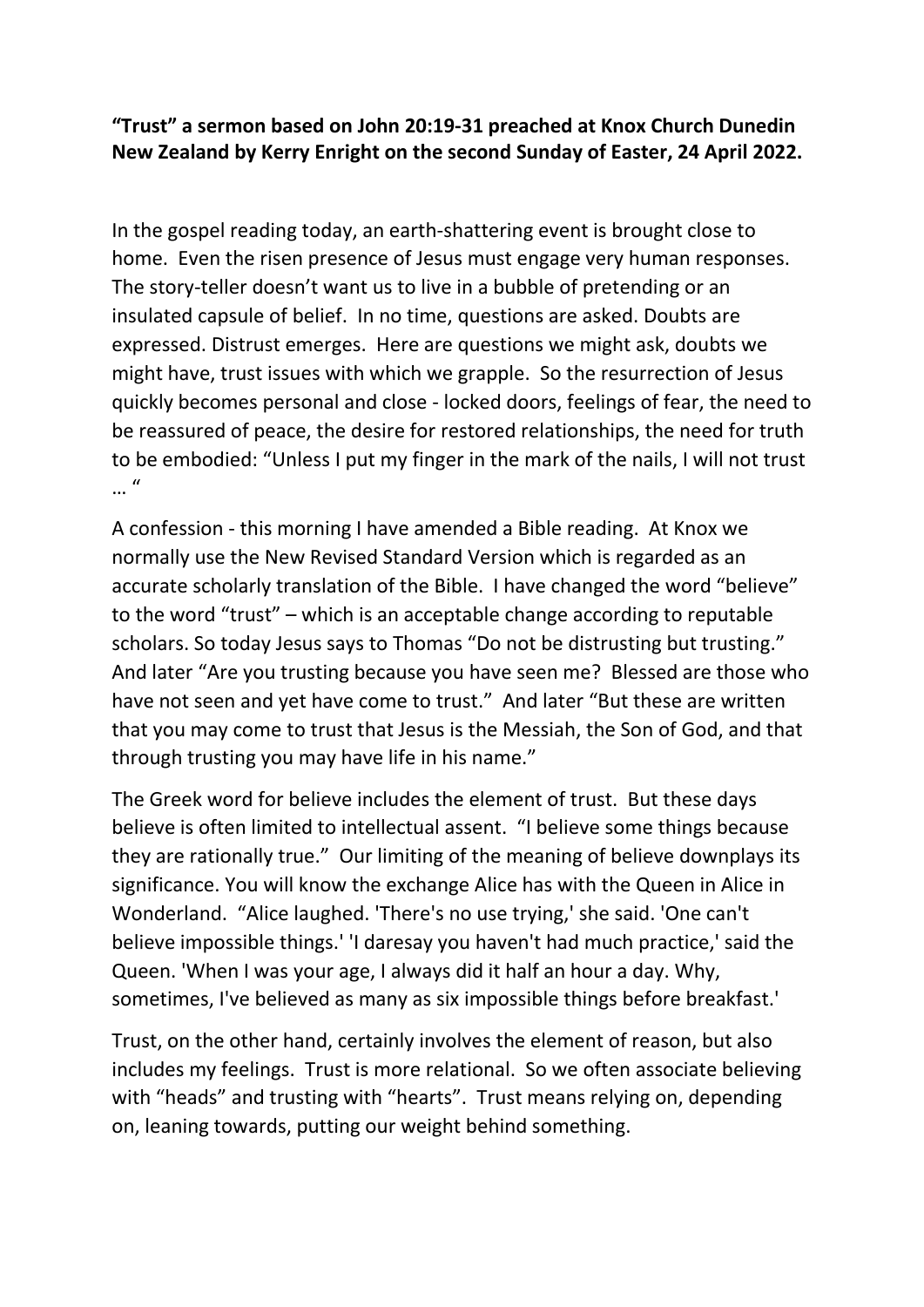Years ago there was a visiting preacher at the church I belonged to. One Sunday while preaching, he leaned forward on the reading desk in the pulpit, not realising that it swivelled forward. So as he leaned forward, the desk swivelled forward and he lost his balance for a moment. He recovered quickly and said "never put your trust in material things". Putting your weight on it. Trust.

What difference does trust make? Using an image from our reading, trust opens doors. Distrust locks doors. Distrust locks church doors. In recent weeks there has been substantial criticism of a couple of large churches for abusing trust. In one there appears to have been misconduct. In another interns were expected to work long hours unpaid. So the leaders of Hillsong and Arise have stood aside related to issues of trust.

Many people are afraid that churches will use them to build up their own kingdoms. People are afraid of being manipulated or brainwashed or used or exploited or abused. They are afraid of being shamed or judged. And these fears often arise from having had those experiences. And not just trust of the church, but trust inside the church. Distrust spreads fast and it's hard to overcome. A word here, a word there – the fire is lit, the sparks fly. And it is true in ourselves – an experience of betrayal, of manipulation, of abuse is enough to plant distrust in us so that it becomes part of who we are, part of how we respond to events around us. The Dunedin study shows how distrust seems stronger among people who have felt excluded by systems and structures they need to rely on to be part of our society. In recent months we've seen distrust of parliament and politicians, of local body authorities, of media, of medicine, of science.

There is an organisational principle called "design for trust" about the practices that organisations need in order to build trust. The principle features strongly in less formal bodies like Airbnb and Uber. The founder of Airbnb says that "designing for trust" is the critical factor in getting people to open doors.

In the passage we read, and in the gospel generally, Jesus' main concern is to get the disciples out the door, opened from the inside. They had shut themselves away so Jesus enters the room, comes alongside them. The disciples shut themselves away because they were afraid the authorities would punish them. They stay hidden, because going out is too much of a risk. They trust each other enough to stay in the room together, but they don't trust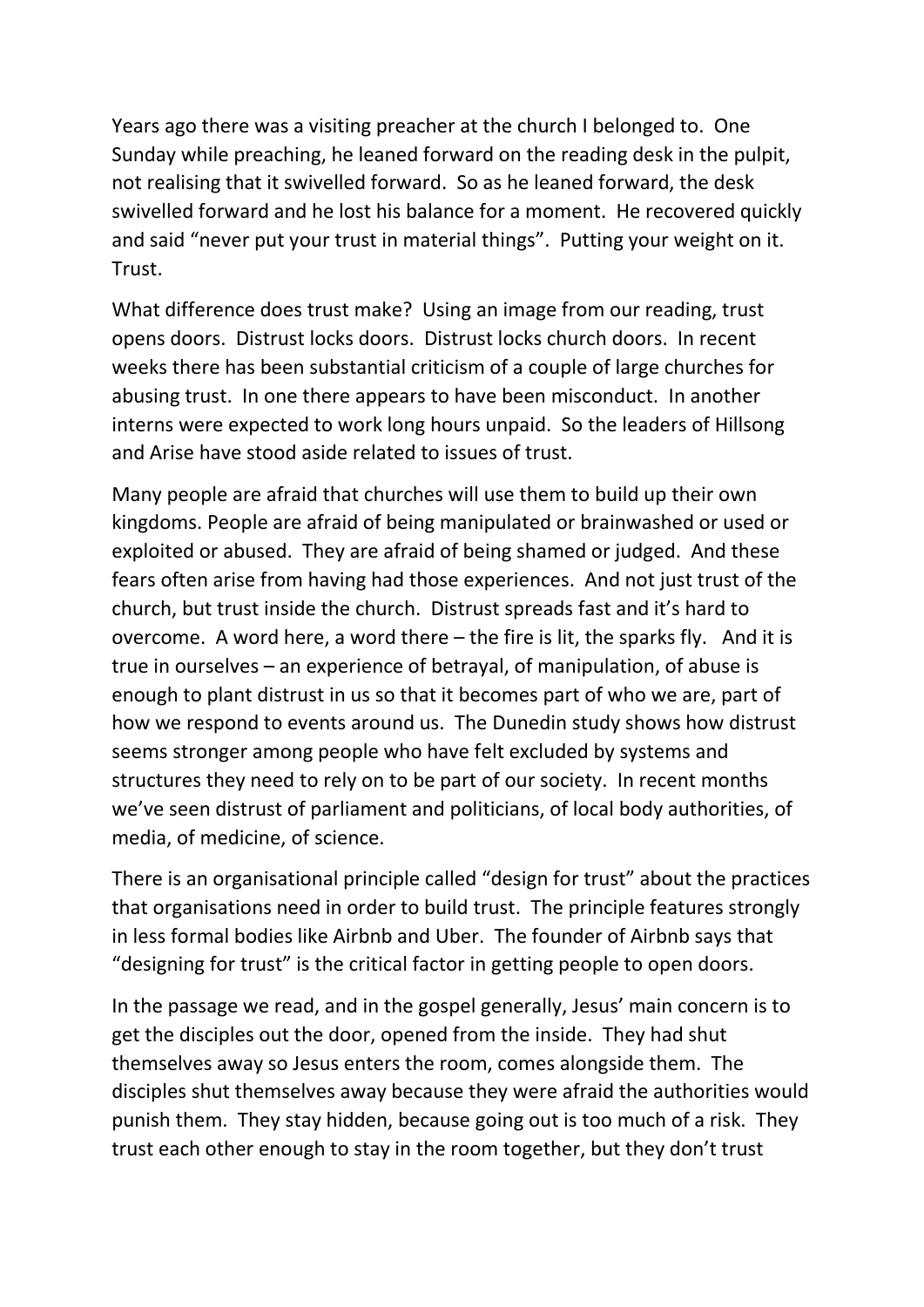enough to risk venturing out. So Jesus aims to liberate them from the fear that traps them.

Risk and trust go hand-in-hand. Jesus needs them to take risks so great that they need a strong reservoir of trust in each other and in God to be able to take those risks. And remarkably that is what happens. They learn to trust, they take a risk, they leave the room, and from those steps being repeated millions of times over the generations, the Christian movement spread and keeps spreading.

## So how can trust grow?

Jesus appears to the disciples as a wounded speaker of peace. He enters the house with a body that bears the scars of crucifixion. Bearing scars and vulnerable, he greets them "Peace be with you." That vulnerability, that absolute transparency, invites their cooperation. And to strengthen them in stepping out, he shares his own spirit, his own breath. As we have seen so often with him, he does not rely on the traditional power structures of the time. Nor does he use coercion or manipulation. He doesn't expect instant assent. He builds trust by trusting. He builds respect by respecting.

Years ago, the then minister of East Taieri told me a story. He was helping someone recently released from prison. The man was working around the church. The minister was going to be away for a few hours. He gave the man his keys. The man asked what he was doing. Some people might want to get into the church or into the hall, so I'm giving you the keys so you can let them in. The man said, people have not given me keys for a long time. Locked doors.

We see trust in Jesus' interaction with Thomas. He honours Thomas. He honours the questions Thomas asks. And he invites Thomas – "Put your finger here and see my hands. Reach out your hand and put it in my side. Do not be distrusting but trusting." There is a lot at stake here for Thomas. Will he join the other followers even when he can no longer see Jesus? Will he follow the way of God when support may not be tangible? Will he give the trust needed for cooperation to happen? So Jesus stands alongside Thomas, gives him space, respects his question, trusts his judgement, invites his cooperation.

As then, so now. As with those disciples, so with us now. The need for the same openness. The same transparency. The same acknowledgement of woundedness. The same vulnerabilities. The same respectful invitation to